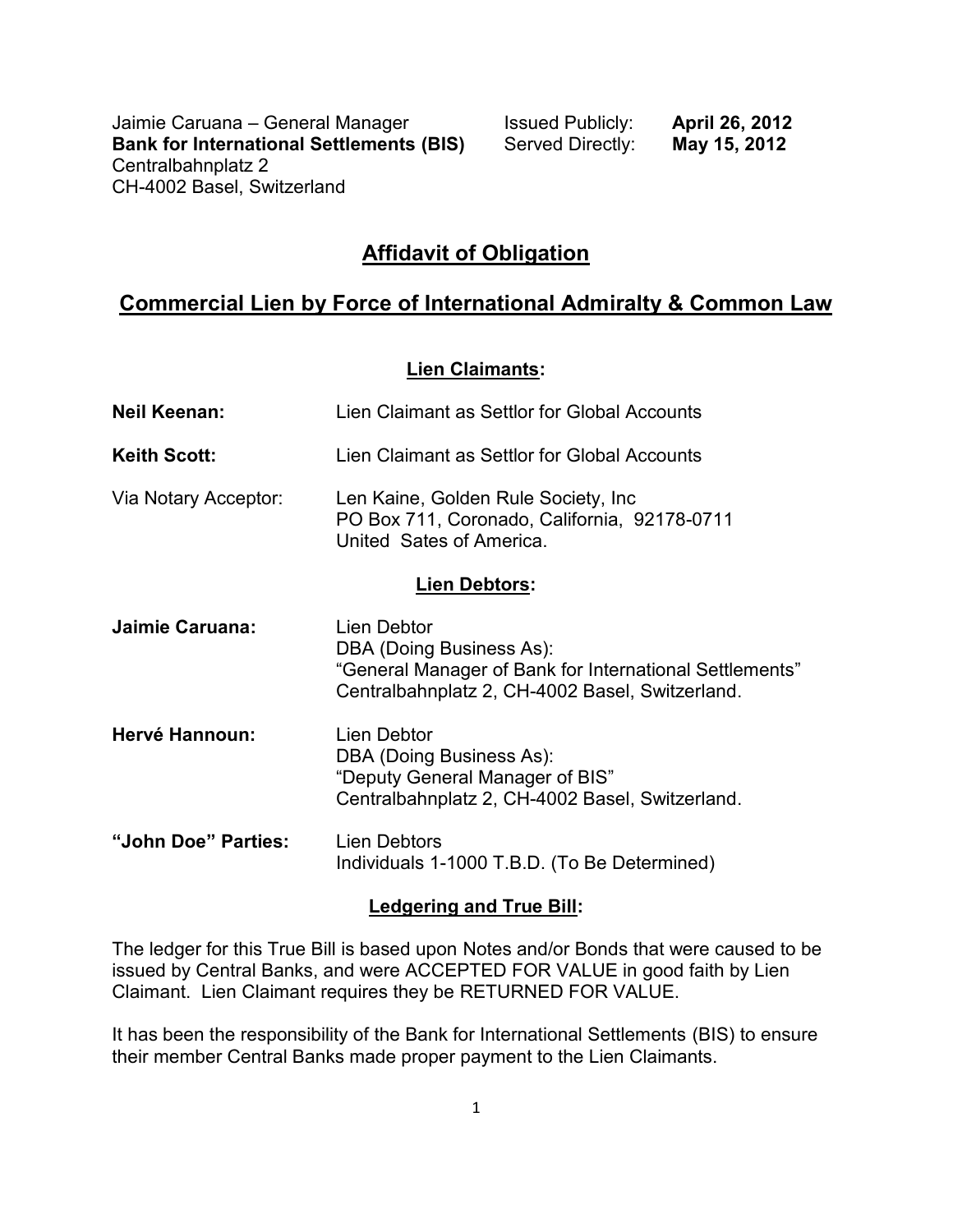Instead, since 1930, all lease payments as promised have been issued in paper form of Bank notes and Bonds, which Lien Debtor has failed to honor since 1930.

Further the ledger for this True Bill is based on losses and damages to the Lien Claimants, including exemplary and punitive damages caused by collusion and conspiracy of the Bank for International Settlements -- who have conspired and colluded with other Lien Debtors.

Claim for resulting damages and losses, payable in substantive value:

## **Fifty Trillion US Dollars (\$50,000,000,000,000 USD)**

Demand is now made, without prejudice to future and further claims by Lien Claimants, for Lien Debtors, jointly and severally, to deliver over to Lien Claimants full payment thereof in value of substance.

# **Surety Collectable in Satisfaction of Claim:**

Any and all accounts, bonds, securities, profits, proceeds, fixtures, assets owned / managed by the Bank for International Settlements (BIS) at any location, and /or at any Banks under control of Bank of Japan.

## **Context & Basis in Fundamental Doctrines:**

### **(This is a verified plain statement of natural fact)**

All men and women know that the foundation of law and commerce exists in the telling of the truth, the whole truth, and nothing but the truth.

Truth, as a valid statement of reality, is sovereign in commerce.

An unrebutted affidavit stands as truth in commerce.

An unrebutted affidavit is acted upon as the judgment in commerce.

Guaranteed—All men shall have a remedy by the due course of law. If a remedy does not exist, or if the existing remedy has been subverted, then one may create a remedy for themselves – and endow it with credibility by expressing it in their affidavit.

(Ignorance of the law might be an excuse, but it is not a valid reason for the commission of a crime when the law is easily and readily available to anyone making a reasonable effort to study the law.)

All corporate government is based upon Commercial Affidavits, Commercial Contracts,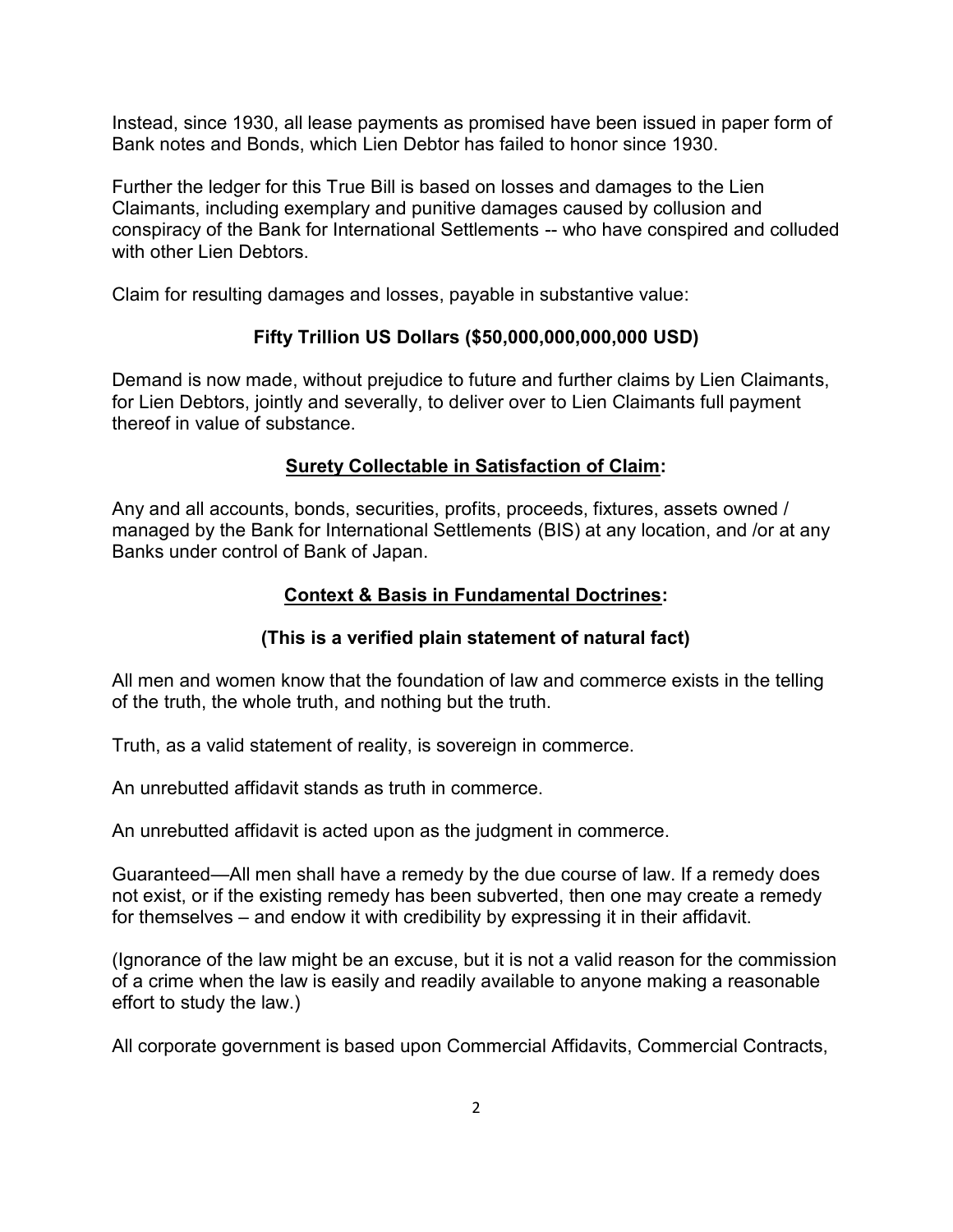Commercial Liens and Commercial Distresses. Hence, governments cannot exercise the power to expunge commercial processes.

The Legitimate Political Power of a corporate entity is absolutely dependent upon its possession of Commercial Bonds against Public Hazard.

No Bond means no responsibility, means no power of Official signature, means no real corporate political power, and means no privilege to operate statutes as the corporate vehicle.

The Corporate Legal Power is secondary to Commercial Guarantors. Case law is not a responsible substitute for a Bond.

Municipal corporations, which include cities, counties, states and national governments, have no commercial reality without bonding of the entity, its vehicle (statutes), and its effects (the execution of its rulings).

In commerce, it is a felony for the Officer of a Political/Public Office to not receive and report a Claim to its Bonding Company -- and it is a felony for the agent of a Bonding Company to not pay the Claim.

If a Bonding Company does not get a malfeasant public official prosecuted for criminal malpractice within sixty (60) days, then it must pay the full face value of a defaulted Lien process (at 90 days.)

Except for a Jury, it is also a fatal offense for any person, even a Judge, to impair or to expunge, without a Counter-Affidavit, any Affidavit or any commercial process based upon an Affidavit.

Judicial non-jury commercial judgments and orders originate from a limited liability entity called a municipal corporation – hence must be reinforced by a Commercial Affidavit and a Commercial Liability Bond.

A foreclosure by a summary judgment (non-jury) without a commercial bond is a violation of commercial law.

Governments cannot make unbonded rulings or statutes which control commerce, freeenterprise citizens, or sole proprietorships without suspending commerce by a general declaration of martial law.

It is tax fraud to use Courts to settle a dispute/controversy which could be settled peacefully, outside of or without the Court.

An official (officer of the court, policeman, etc.) must demonstrate that he/she is individually bonded in order to use a summary process.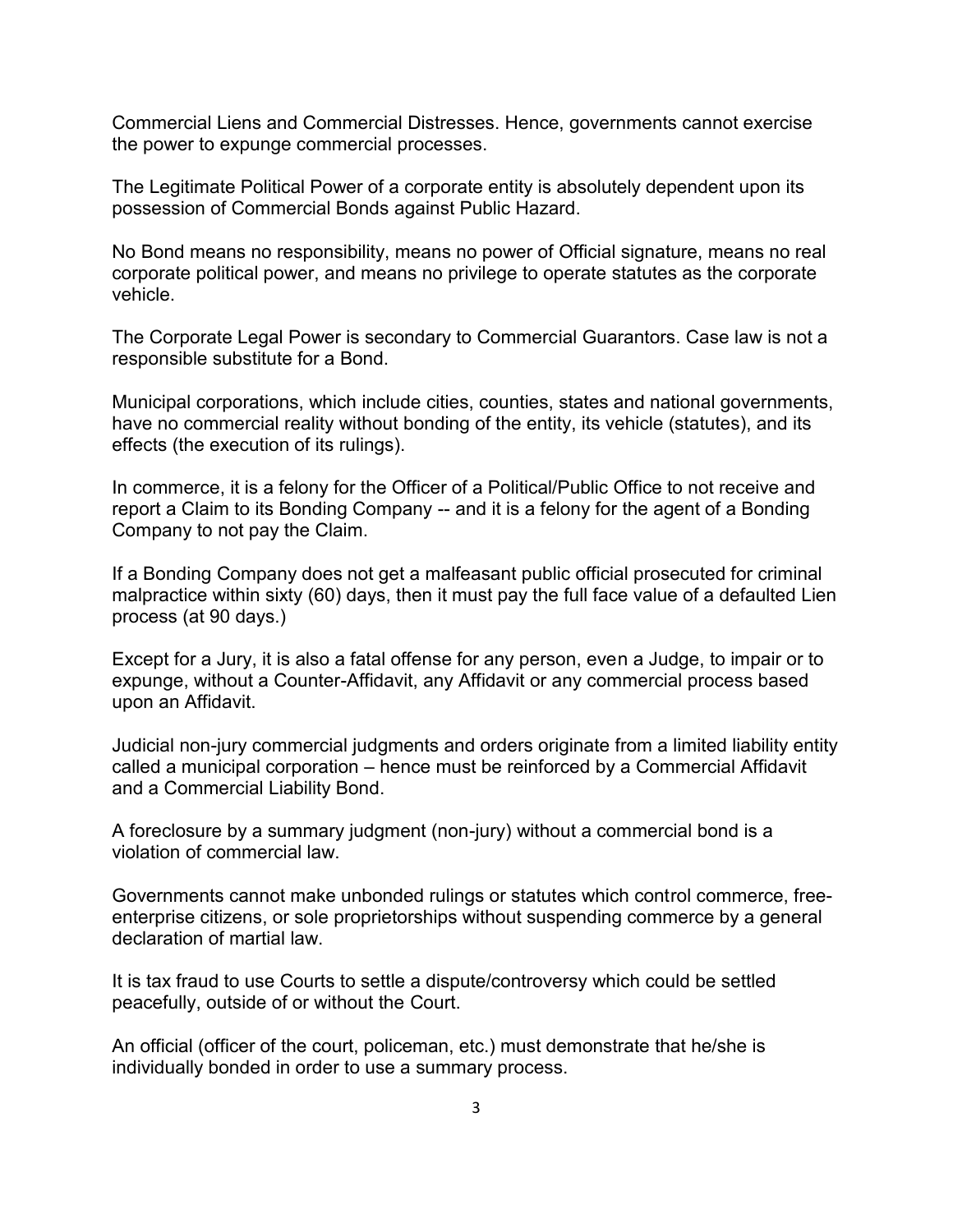An official who impairs, debauches, voids or abridges an obligation of contract, or the effect of a commercial lien without proper cause, becomes a lien debtor -- and his/her property becomes forfeited as the pledge to secure the lien. Pound breach (breach of impoundment) and rescue is a felony.

It is against the law for a Judge to summarily remove, dismiss, dissolve or diminish a Commercial Lien. Only the Lien Claimant or a Jury can dissolve a commercial lien.

Notice to agent is notice to principal; notice to principal is notice to agent.

PUBLIC HAZARD BONDING OF CORPORATE AGENTS: All officials are required by federal, state, and municipal law to provide the name, address and telephone number of their public hazard and malpractice bonding company, the policy number of the bond, and, if required, a copy of the policy describing the bonding coverage of their specific job performance.

Failure to provide this information constitutes corporate and limited liability insurance fraud (e.g. 15 USC), and is prim-a-facie evidence and grounds to impose a lien upon the official, personally, to secure their public oath and service of office.

## **Allegations & Proof by Force of Law:**

By force of international Admiralty and Common Law, the following Allegations are AFFIRMED and thus Proven, in the event of Failure / Refusal of Response by a personally signed and certified written Answer to each and every point, demonstrating specifically described and verifiable facts to the contrary. Such proper Answer must be given to the Affiants of this Affidavit within 15 calendar days, or else the following Allegations are PROVEN and resulting Obligations immediately enforceable:

1. The amount of gold under lease contract to the Federal Reserve System through the Bank for International Settlements is 2,420,937,400 kilograms.

2. The lease payments on this gold is payable at the rate of 4% per annum. The total owed, starting in 1961 through 2012, is 4,638,791,996 kilograms of pure gold.

3. Proof of the Federal Reserve Obligation is in the form of Federal Reserve Bonds, series of 1928 and series of 1934, which have been issued at various times between 1934 and 2012.

4. Proof of the interest obligation is further demonstrated by the issue of international currencies that have been issued to the Holders of the Gold Accounts, but against the Federal Reserve Bonds.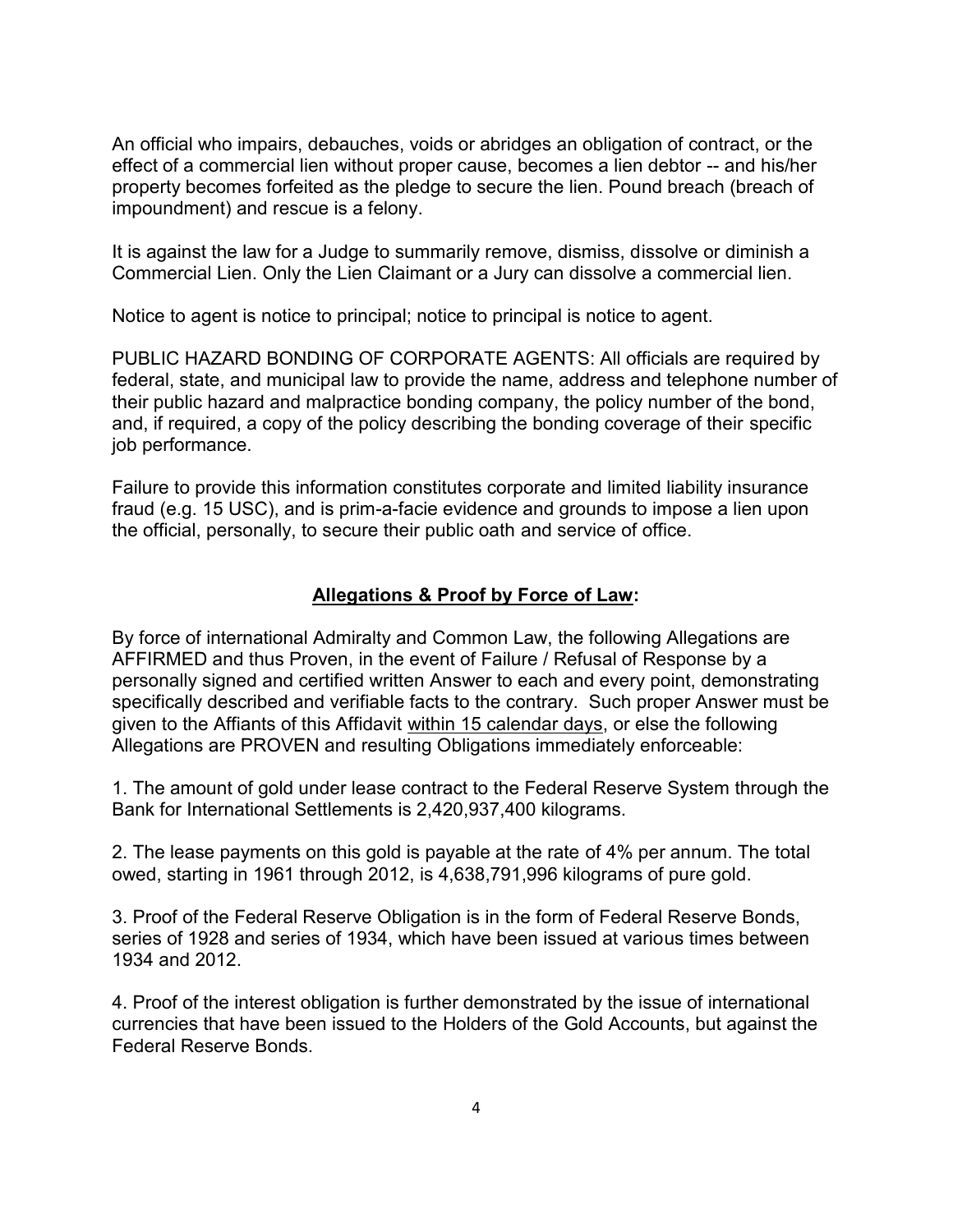These international currencies, by virtue of a criminal conspiracy devised by Central Banks that are members of the Bank for International Settlements, have been blocked to prevent the Lien Claimant from recovering leasing payments owed from the gold they committed into the Bank for International Settlements -- which is the Central Bank for the Central Banking System.

5. The gold was acquired through a time when gold coin and gold bullion could not be privately owned, and had to be surrendered to the State.

The States then combined the gold into an international gold pool, to be used by Ministries of Finance in each country on an equitable basis -- thus ensuring a greater probability of peace and security within the world, and greater economic stability.

However, instead of the gold being used as per agreements between the Nations, the Bank for International Settlements has conspired with Central banks and Commercial banks to use these assets outside legal authority -- and contrary to law.

6. The World States (as per 8 below) combined the bullion into a single, central deposit, whereby all countries would have equitable access through their Ministries of Finance, not their Central Banks.

7. The gold registered in the Bank for International Settlements is actually owned by Governments deposited by the Amanah members (The Mandates) on behalf of the combined Ministries of Finance, but is available to Central Banks for underwriting purposes, subject to approval of the Owners through the Lien Claimant.

8. In 1948, under UN Resolution MISA 81704, Operation Heavy Freedom, President Soekarno was appointed as M1, (Monetary Controller), and the entire centralized system was put under his disposal as Trustee.

9. The bullion is deposited into the centralized system by a group of Trustees appointed by Soekarno. These Trustees formed an association of Trustees now known as the Amanah, otherwise known as the Mandates.

10. The Mandates have assigned their authority over the accounts to Neil F. Keenan and Keith F. Scott.

11. The owners of the gold and other assets leased to the Federal Reserve System / Central banks between 1928 and 1968, at a 4% per annum rental fee, have never received substantive payment since 1928 until today.

They have been constantly tricked and deceived by Central Banks, who have the obligation to pay for the leases of the gold back to the Ministries of Finance through the Amanah.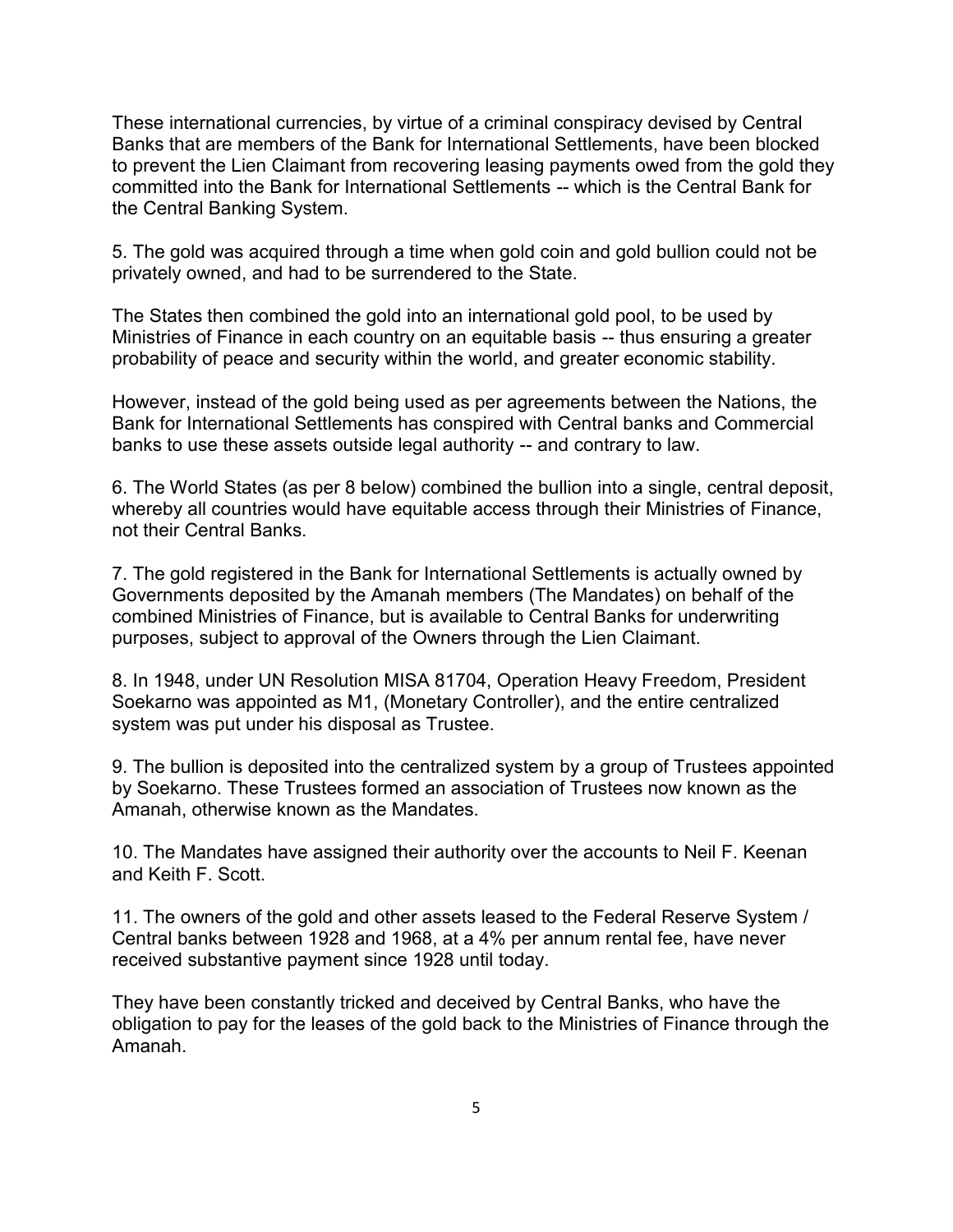12. All persons from several organizations of persons who consider themselves to be the global elite have illegally used these assets, making fortunes for themselves or otherwise benefitting from the illegal use of these accounts.

This illegal use of the gold has been extensive, and very damaging to Lien Claimant. This damage was caused by the Lien Debtor, who engaged in many conspiracies to allow and even assist in cheating the Lien Claimant.

13. The Federal Reserve System/ Bank for International Settlements are part of the privately owned Central Banking system. All debts of that private banking system, beyond the value held in gold, is the obligation of that Central Banking System only - and is not a debt obligation of the people of the United States of America.

14. The Bank of England / City of London / House of Rothschild are the primary owners and controllers of the Federal Reserve System, who act as the actual principals of the Banks that own the Bank for International Settlements.

15. The New York Federal Reserve, for all practical purposes, is the lynch-pin by which the Bank of England, together with its partners -- the Rothschild Banks of London and Berlin; Lazard Brothers Banks of Paris; Israel Moses Seif Banks of Italy; Warburg Bank of Hamburg and Amsterdam; Kuhn, Loeb Bank of New York; Chase Manhattan; and Goldman, Sachs of New York -- provides an international mechanism by which the international bankers execute their plans of Global Domination.

The Bank for International Settlements is an integral part of this conspiracy.

16. The Owners, Shareholders, Directors/Executive Officers and Bonding Companies of the Bank for International Settlements are deemed lien debtors, collectively and severally.

17. The Bank for International Settlements has tolerated, allowed and participated in malfeasance and the abuse of Lien Claimants, resulting in over 50 years of accumulated losses to Lien Claimant.

18. For gold leased through the Bank for International Settlements, Central Banks have caused to be printed and issued Bank Notes and Bonds, which were given as evidence of the debt obligations of these Banks. These Notes and Bonds were accepted for value in good faith by the Lien Claimant, to be returned to issuing banks for settlement and closure.

19. The Bank For International Settlements member Central Banks have failed to redeem for value any of these Bank Notes and or Bonds that are due and payable in substance on presentment.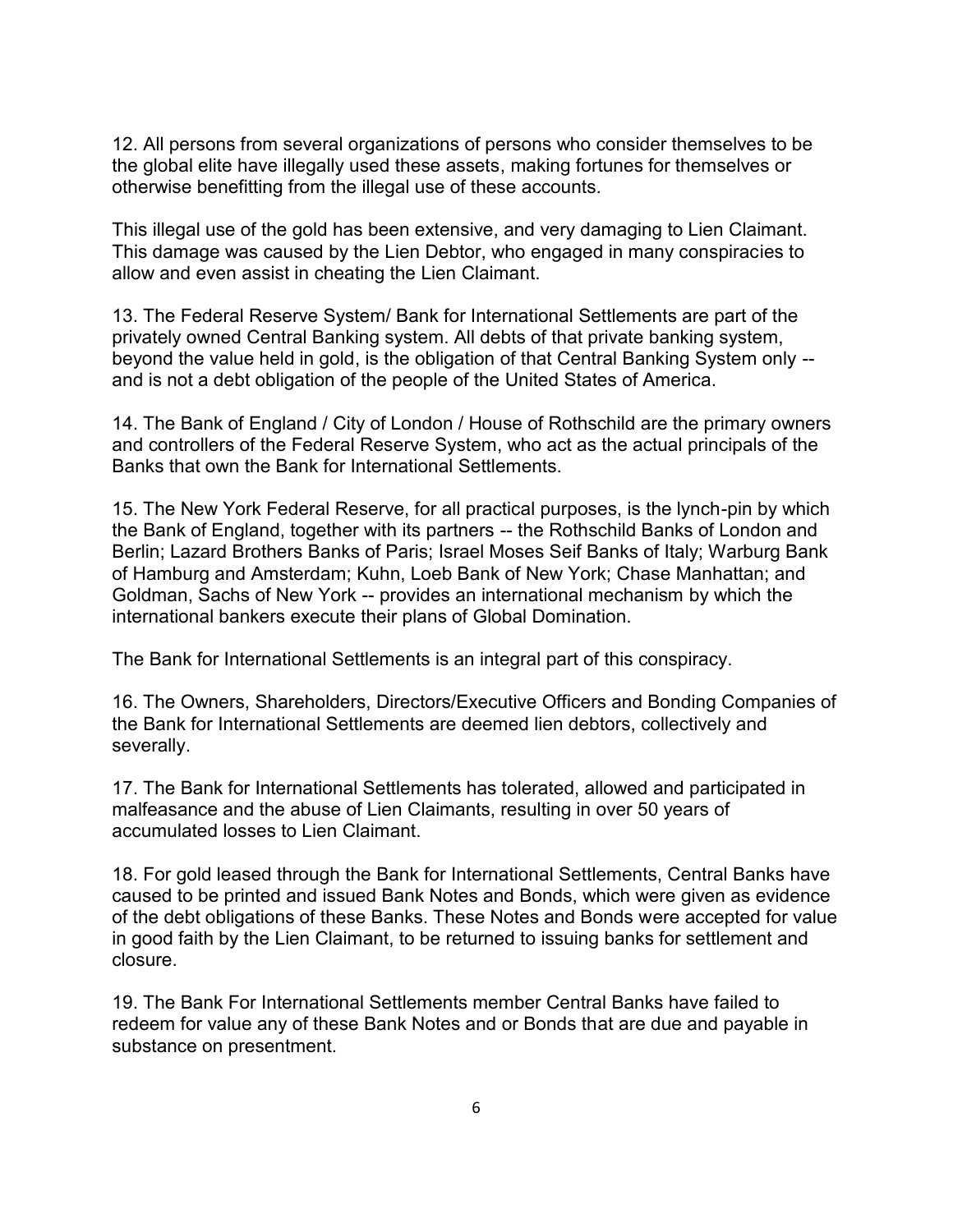20. The Lien Claimant requires satisfaction and payment of damages from Bank for International Settlements, who have helped orchestrate and participate in innumerable detrimental acts against the accounts of the Lien Claimant.

#### **Certifications Signed by Hand & Seal:**

I, Neil Francis Keenan, certify on my own unlimited commercial liability that I have read the above Affidavit of Obligation and do know the contents to be true, correct, complete and not misleading, the truth, the whole truth and nothing but the truth, and do believe that the above described acts have been committed contrary to law (i.e. 18 USC 4 misprision of felony).

 $\frac{1}{2}$ 

Lien Claimant as Settlor: **Neil Francis Keenan**

On this date, the 26th day of April, 2012, we, the undersigned, witnessed the affixing the above signature by Neil Francis Keenan in our presence, and he attested to the truth of this affidavit. (Signed at Plovdiv, Bulgaria.)

Witness 4 **Frank F. Amadeo Stanley Hoop**

 $\mathcal{N}/\mathcal{N}$ 

Passport No.: NPK2J66P0

I, Keith Francis Scott, certify on my own full commercial liability that I have read the above affidavit and do know the contents to be true, correct, complete, and not misleading, the truth, the whole truth, and nothing but the truth, and do believe that the above described acts have been committed contrary to law (i.e. 18 USC 4 misprision of felony).

 $\mathbb{X}$  -  $\mathbb{Z}$  -  $\mathbb{Z}$ 

Lien Claimant as Settlor **Keith Francis Scott**

On this date, April 17, 2012, we, the undersigned, witnessed the affixing the above signature by Keith Francis Scott in our presence -- and he attested to the truth of this affidavit. (Signed at Jakarta, Indonesia.)